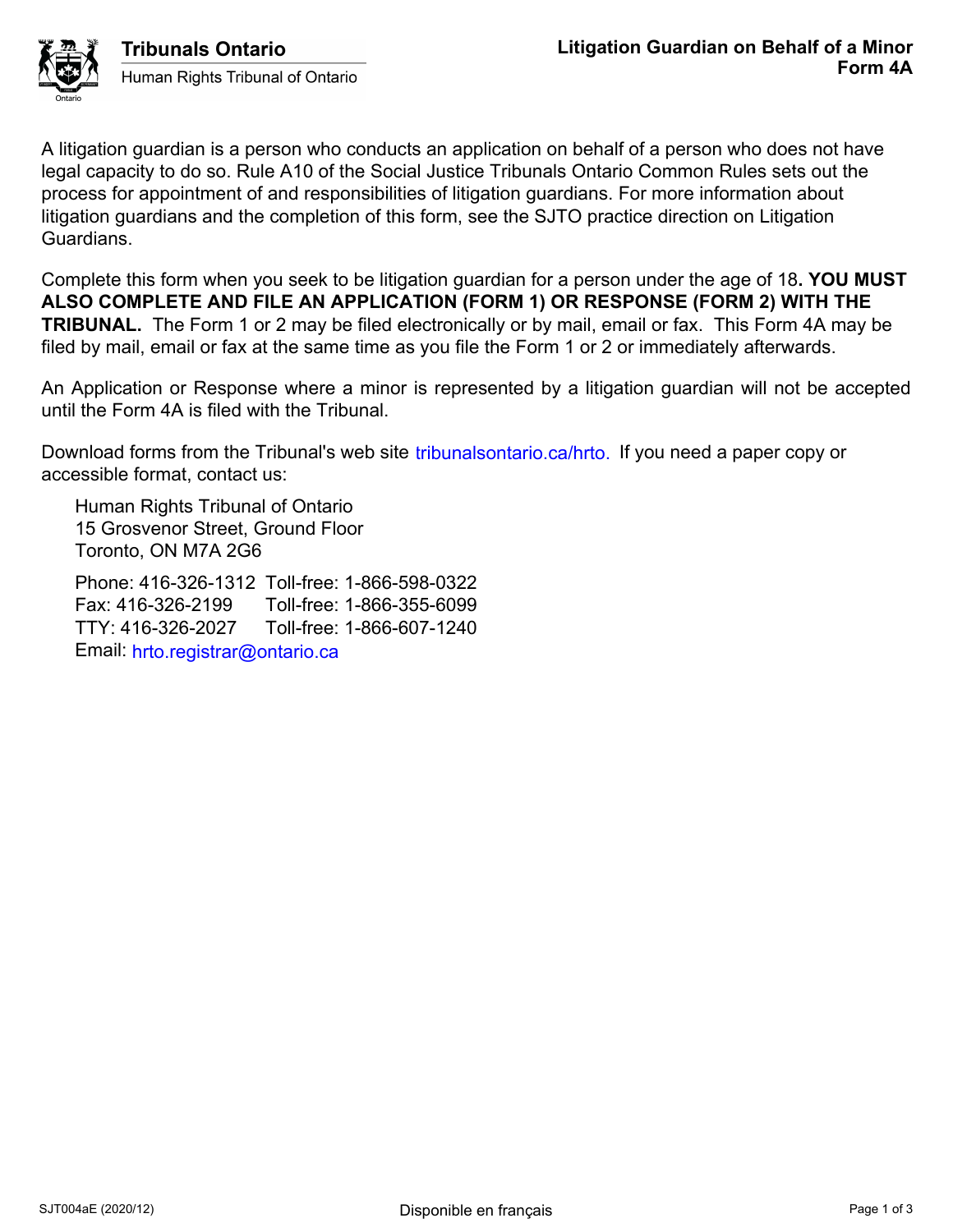

| <b>Minor's Name and Date of Birth</b>                                                                               |                 |                   |                                               |                                                                                                                                     |       |            |                                                                                                   |  |
|---------------------------------------------------------------------------------------------------------------------|-----------------|-------------------|-----------------------------------------------|-------------------------------------------------------------------------------------------------------------------------------------|-------|------------|---------------------------------------------------------------------------------------------------|--|
| First (or Given) Name                                                                                               |                 |                   |                                               | Last (or Family) Name                                                                                                               |       |            |                                                                                                   |  |
| What is the minor's date of birth?                                                                                  |                 |                   |                                               | (dd/mm/yyyy)                                                                                                                        |       |            |                                                                                                   |  |
| <b>Litigation Guardian's Name and Contact Information</b>                                                           |                 |                   |                                               |                                                                                                                                     |       |            |                                                                                                   |  |
| First (or Given) Name                                                                                               |                 |                   |                                               | Last (or Family) Name                                                                                                               |       |            |                                                                                                   |  |
| <b>Street Number</b><br><b>Street Name</b>                                                                          |                 |                   |                                               |                                                                                                                                     |       |            | Apt/Suite                                                                                         |  |
| City/Town                                                                                                           |                 |                   | Province                                      | Postal Code                                                                                                                         | Email |            |                                                                                                   |  |
| Daytime Phone                                                                                                       |                 | <b>Cell Phone</b> |                                               | Fax                                                                                                                                 |       | <b>TTY</b> |                                                                                                   |  |
|                                                                                                                     |                 |                   |                                               |                                                                                                                                     |       |            |                                                                                                   |  |
| <b>Litigation Guardian's Declaration</b><br>For each declaration below please mark the box confirming the statement |                 |                   |                                               |                                                                                                                                     |       |            |                                                                                                   |  |
| 1.                                                                                                                  |                 |                   |                                               | I declare that I consent to and am prepared to act as litigation guardian for                                                       |       |            | (name), a minor under the age of 18 years,                                                        |  |
|                                                                                                                     |                 |                   |                                               | in this Application before the Human Rights Tribunal of Ontario.                                                                    |       |            |                                                                                                   |  |
| 2.                                                                                                                  |                 |                   |                                               |                                                                                                                                     |       |            | I declare that I am at least 18 years of age and that I understand the nature of this proceeding. |  |
| 3.                                                                                                                  | I declare that: |                   |                                               |                                                                                                                                     |       |            |                                                                                                   |  |
|                                                                                                                     | resides.        |                   |                                               | I am a parent or legal guardian with lawful custody of the minor and with whom the minor                                            |       |            |                                                                                                   |  |
| <b>OR</b>                                                                                                           |                 |                   |                                               |                                                                                                                                     |       |            |                                                                                                   |  |
|                                                                                                                     |                 |                   |                                               | I am another person with lawful custody of the minor.<br>(You must attach the document that provides you with custody of the minor) |       |            |                                                                                                   |  |
| <b>OR</b>                                                                                                           |                 |                   |                                               |                                                                                                                                     |       |            |                                                                                                   |  |
|                                                                                                                     |                 |                   | My relationship with the minor is as follows: |                                                                                                                                     |       |            |                                                                                                   |  |
|                                                                                                                     |                 |                   |                                               |                                                                                                                                     |       |            |                                                                                                   |  |
|                                                                                                                     |                 |                   |                                               |                                                                                                                                     |       |            |                                                                                                   |  |